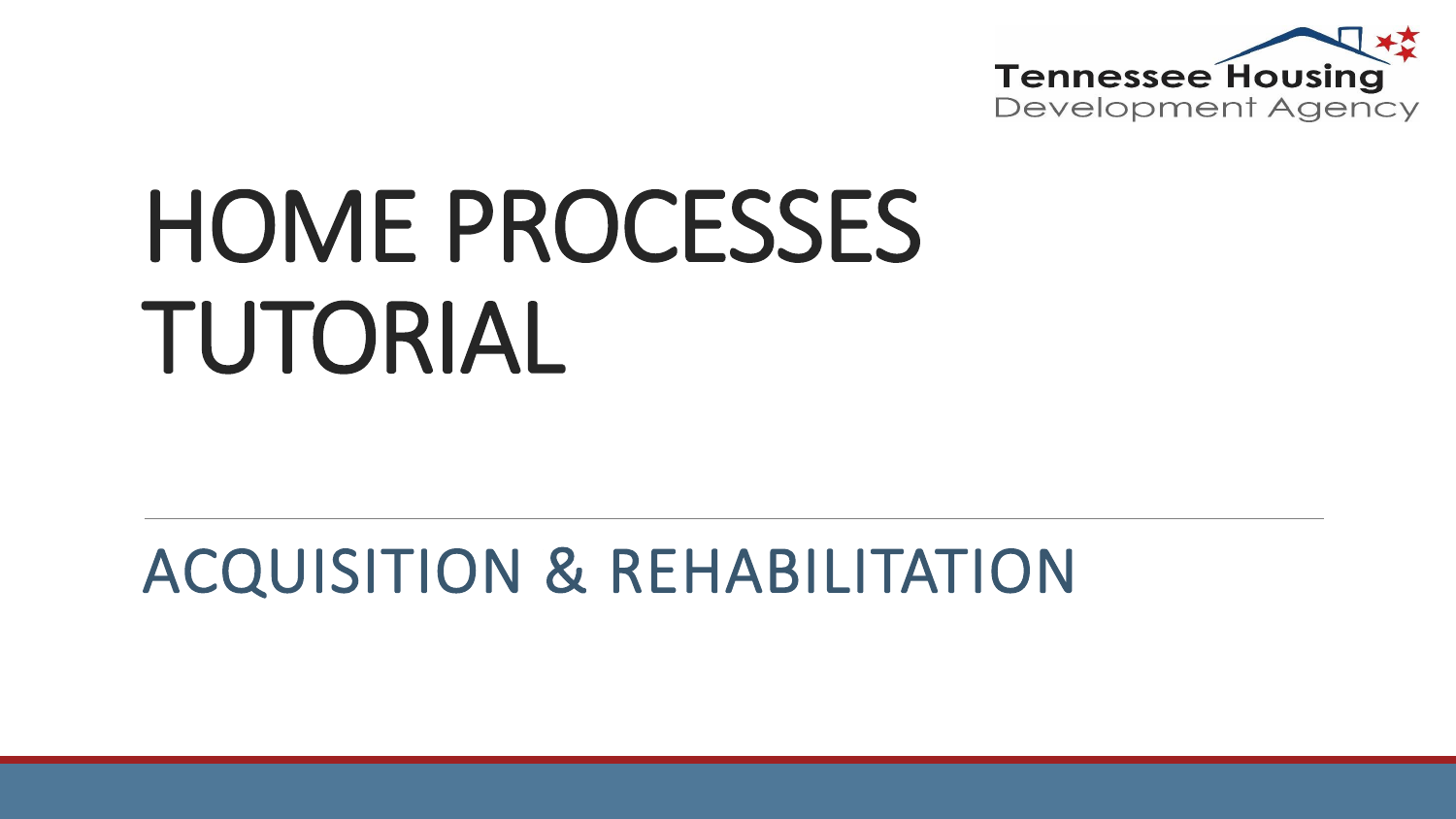

#### Non-Profit Acquisition of HOME Eligible Property

 Identify property and qualify potential homeowner OR if no buyer identified, submit exemption request form to THDA to Spec build.

- $\Box$  Send site specific Environmental Review (ERR) to your HOME Specialist for approval. See the ER-4 for guidance
	- <https://thda.org/business-partners/home-program-forms>
	- After your HOME Specialist has approved your ERR, they will prepare a Working Agreement for the specified project. Each individual project must be environmentally cleared with a site specific working agreement in place prior to acquisition.

 $\Box$  Send the Work Write Up to Dwayne Hicks at [dhicks@thda.org](mailto:dhicks@thda.org) for approval and coordinate a time for the initial inspection.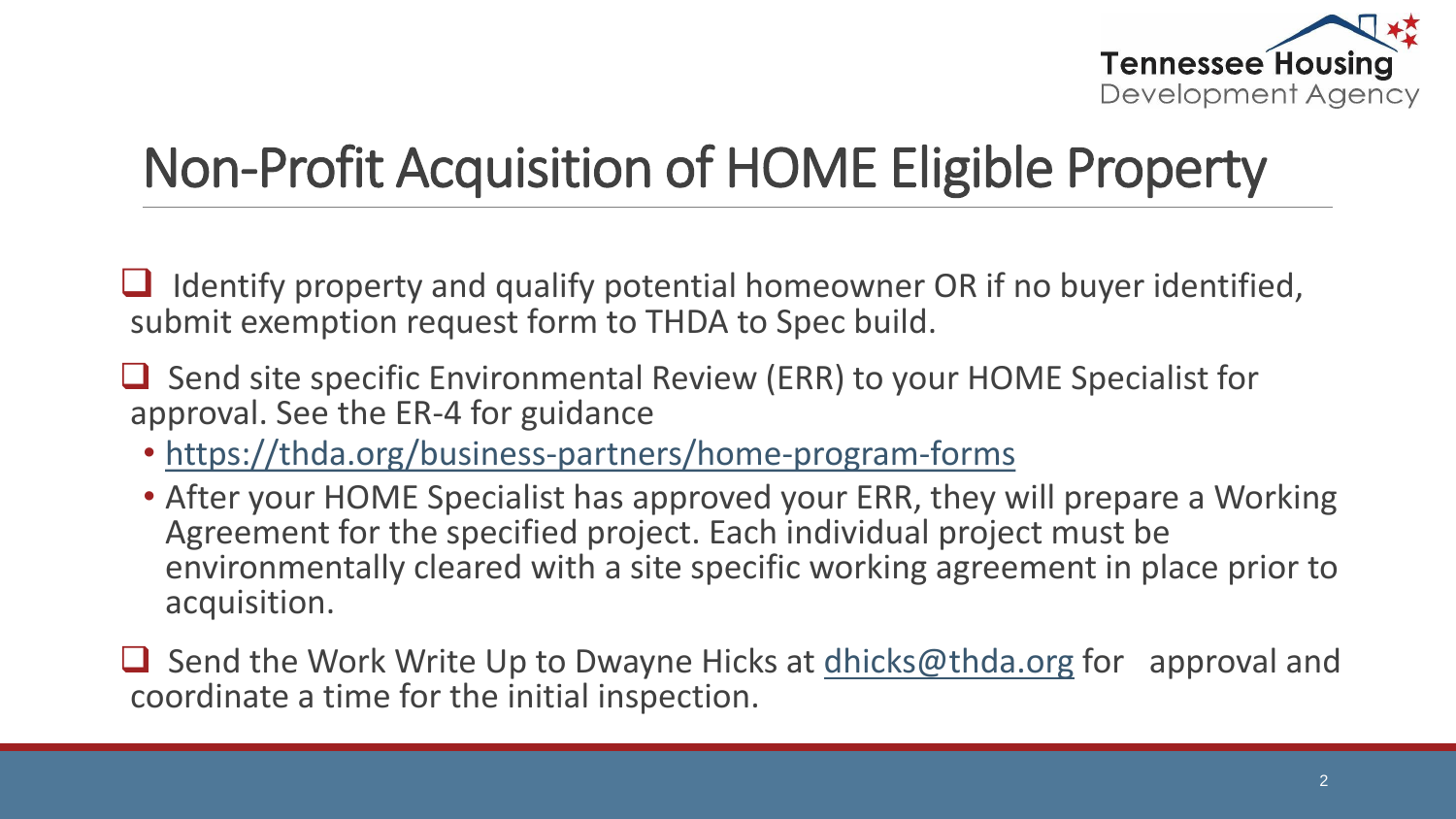

#### Project Set-Up for WIRE Request – Identified Buyer

□ After the ERR has been approved, you will submit the following forms to your HOME Specialist for review, a minimum of *7-10 BUSINESS DAYS PRIOR TO CLOSE.*

 $\Box$  All HOME forms can be found at <https://thda.org/business-partners/home-program-forms>

- FM-3
- WIRE Instructions
- THDA Underwriting tool
- The Purchase Contract (between Grantee and Seller)
- Appraisal
- AQ-1 (Purchase Contract Addendum)
- Closing Disclosure
- Wire Instructions
- $\cdot$  FM-4
- Attachment B for Working Agreement Prep (provided by HOME Specialist)
- Warranty Deed (Legal Description)
- Copy of Approved Initial Inspection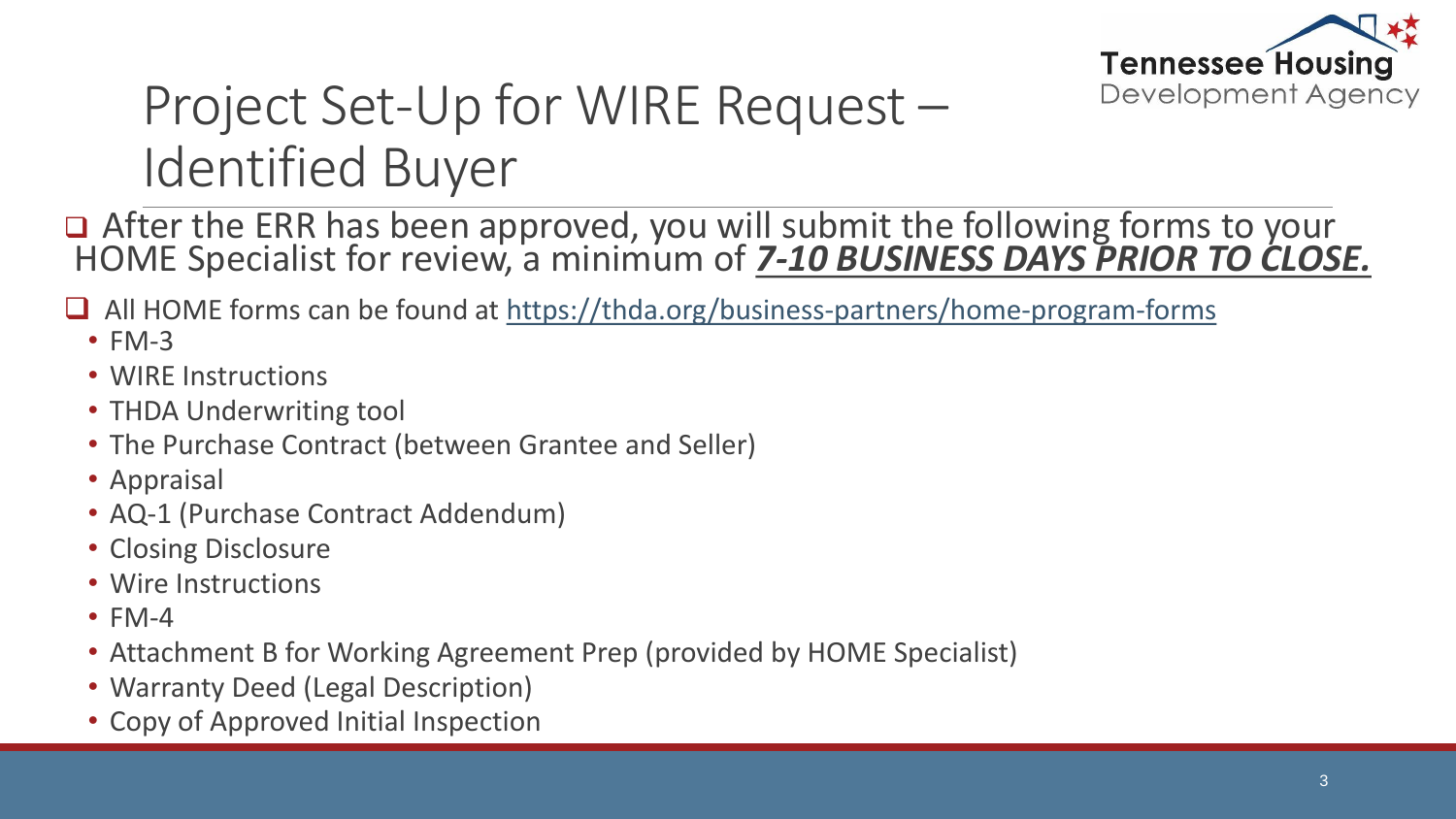

### Project Set-Up for Speculative Building

- Exemption Request Form
- $\cdot$  FM-3
- WIRE Instructions
- THDA Underwriting tool
- The Purchase Contract (between Grantee and Seller)
- Appraisal
- AQ-1 (Purchase Contract Addendum)
- Closing Disclosure
- Wire Instructions
- $\cdot$  FM-4
- Attachment B for Working Agreement Prep (provided by HOME Specialist)
- Warranty Deed (Legal Description)
- Copy of Approved Initial Inspection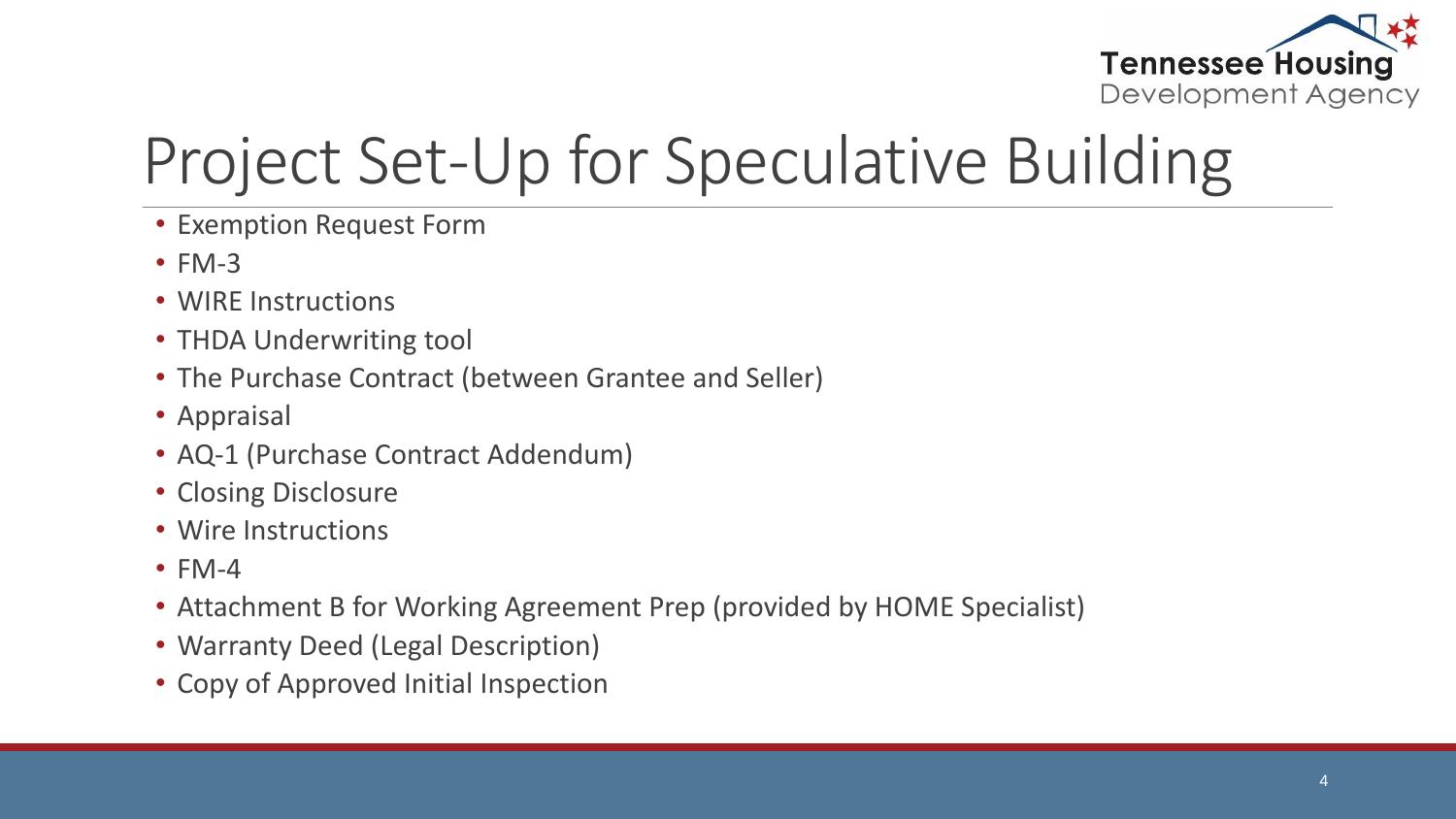

#### Legal Document Preparation

- **□ THDA will prepare a Deed of Trust and a Restrictive Covenant to** be put in place during the rehabilitation of the unit.
- $\Box$  The Legal documents will be sent via FedEx to the closing agent. Be sure to provide the correct address along with the WIRE instructions.
- $\Box$  Immediately following the closing, please provide a copy of the fully executed legal documents to your HOME Specialist.
- $\Box$  At the time of re-sale, your THDA Specialist will provide you a COPY of the release.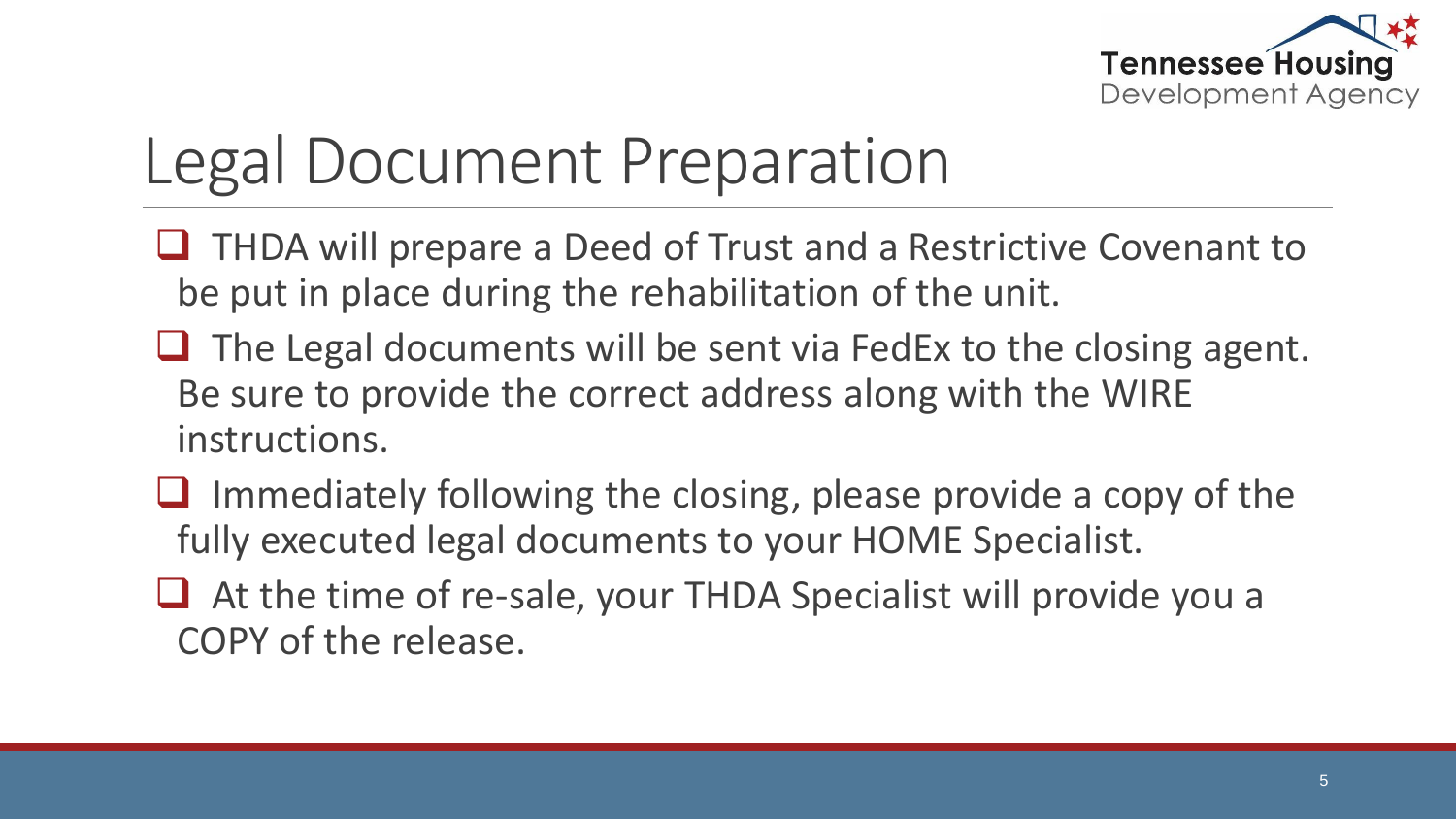

#### Interim Draw for Rehab

□ Once your Rehab Coordinator has confirmed that the unit is 50% rehabilitated, they will contact Dwayne Hicks to conduct a Progress Inspection.

 $\Box$  Please send the THDA Approved Progress Inspection Report to your THDA Specialist along with the below listed forms:

- FM-4 (please list hard costs for rehab and soft costs separately)
- Change Orders (if applicable)
- Invoices to support soft costs (if applicable)
- LBP 4 (include inspection report, risk assessment, if applicable)
- FM-5 certifying 60% complete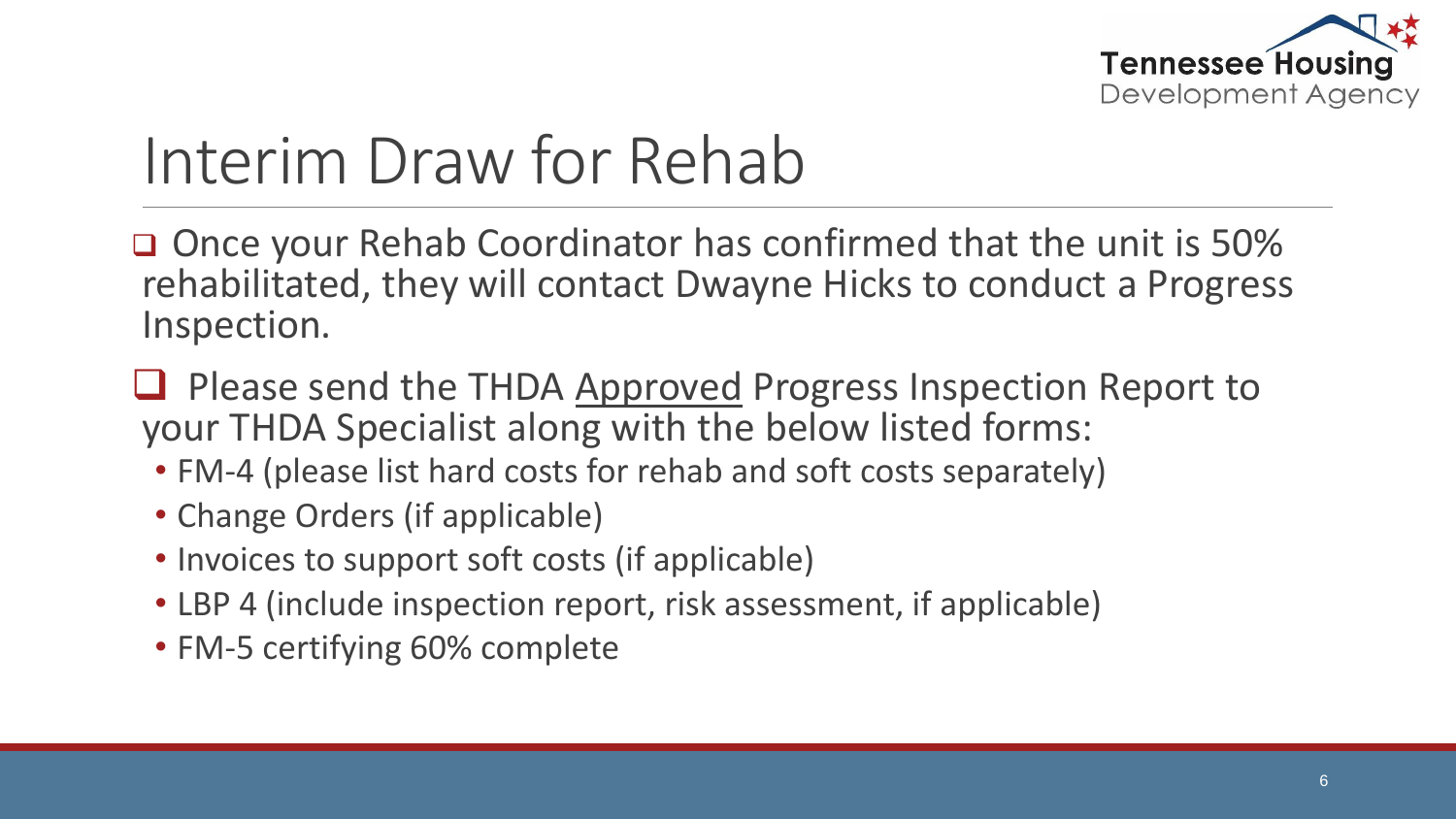

#### Final Draw for Rehab

 Once your Rehab Coordinator has confirmed that the unit is completed and you have received the approval of rehab by the local or State of TN codes official, your Rehab Coordinator will contact Dwayne Hicks to conduct a Final Inspection.

 Please send the THDA Approved Final Progress Inspection Report to your THDA Specialist along with the below listed forms:

- $\cdot$  FM-4
- FM-7 (include a copy of the signed Certificate of Occupancy OR approval of rehab by a local codes official) – Payment will not be authorized without this document.
- Invoices to support soft costs (if applicable)
- Change Orders (if applicable)
- FM8-HB
- LBP Clearance Report (if applicable)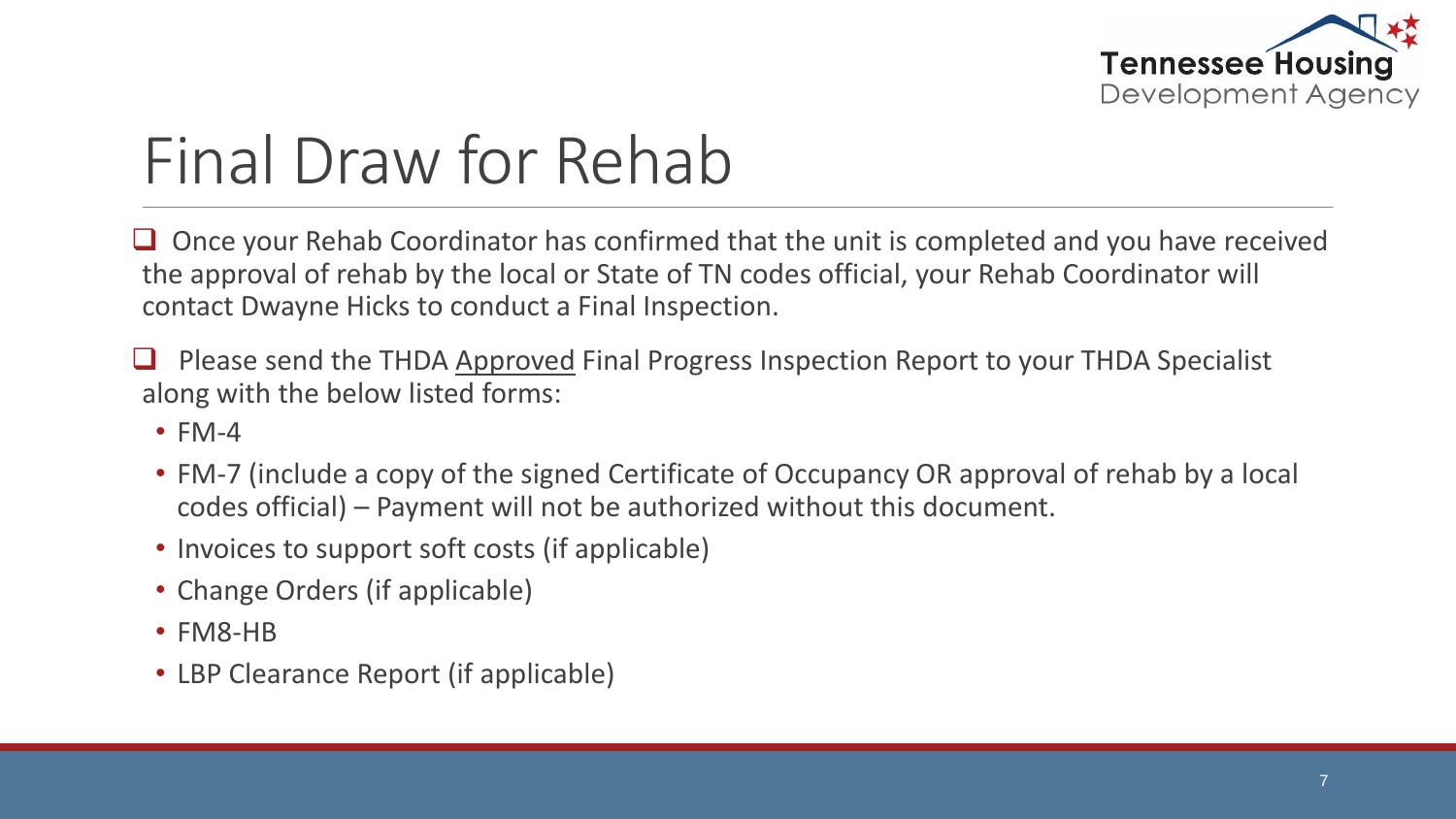

#### CLOSING Documents

 $\Box$  The Closing Documents must be sent independent of the Final Draw Request. The closing can take place only after all of the HOME funds have been drawn down:

- Appraisal
- Sales contract (between Grantee and home buyer)
- Documentation of Homebuyer Education
- Closing Disclosure
- **HB-5**

#### *THE UNIT MUST BE SOLD FOR THE AFTER REHAB APPRAISED VALUE*